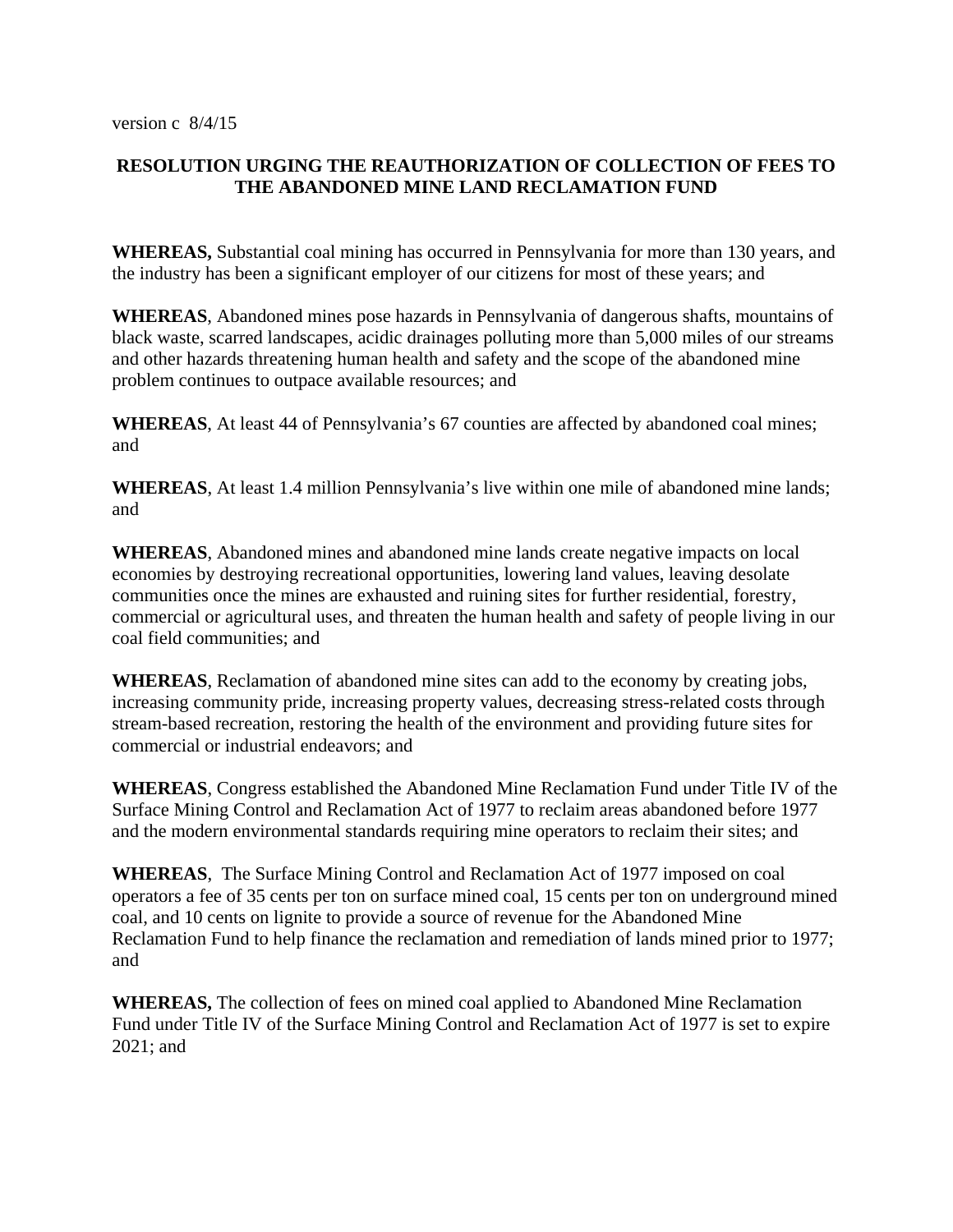**WHEREAS**, Pennsylvania has relied upon the Abandoned Mine Reclamation Fund as a Primary source of money to clean up toxic mine water in our water supplies, restore land, extinguish mine fires and eliminate other dangerous abandoned mine hazards.

## **NOW THEREFORE BE IT RESOLVED:**

urges Congress of the United States to reauthorize the collection of fees on mined coal at the restructured levels of 35 cents per surface mined, 35 cents deep mined, and 10 cents on mined lignite; and

**FURTHER**: That the collection of fees be for at least 15 additional years and through 2036; and

**FURTHER**: The SMCRA Title IV grants should be exempt from sequestration and all Title IV sequestered funds should be given back to the states, retroactive to FY 2013; and

**FURTHER:** That the mandatory distribution for minimum program states be raised to \$5 million; and

**FURTHER**: That mandatory distribution of future allocated reclamation fees continue for the intended purpose of cleaning up abandoned mine problems; and

**FURTHER**: That the annual distribution of funds continue to be formulated to adequately address the abandoned mine problems of all states and to allow the states with the most problems to correct them much more quickly; and

**FURTHER**: That the current definitions of Reclamation Priorities be maintained to adequately correct all land and water problems created by abandoned mines including water polluted by acid mine drainage; and

**FURTHER**: That future allocations from the Abandoned Mine Reclamation Fund be used by the states in ways that promote reclamation, leverage private investment, and encourage development where appropriate, and to be used to complement or match other funds available for redevelopment of abandoned mine land sites; and

**FURTHER**: That transfer of interests generated on the Fund be maintained to the Combined Benefit Fund to defray health costs for retired miners and their dependents whose companies have bankrupt or are no longer in business.

**FURTHER**: That the SMCRA 30% Set-Aside option be maintained.

**FURTHER:** That a direct line item for emergency projects be established in OSMRE's budget to reflect the need for remediating AML emergencies in all states and tribes.

**FURTHER**: That the Watershed Cooperative Agreement Program has helped to leverage millions of dollars of additional state, private and foundation funding to projects implemented by non-profit groups and needs to be maintained.